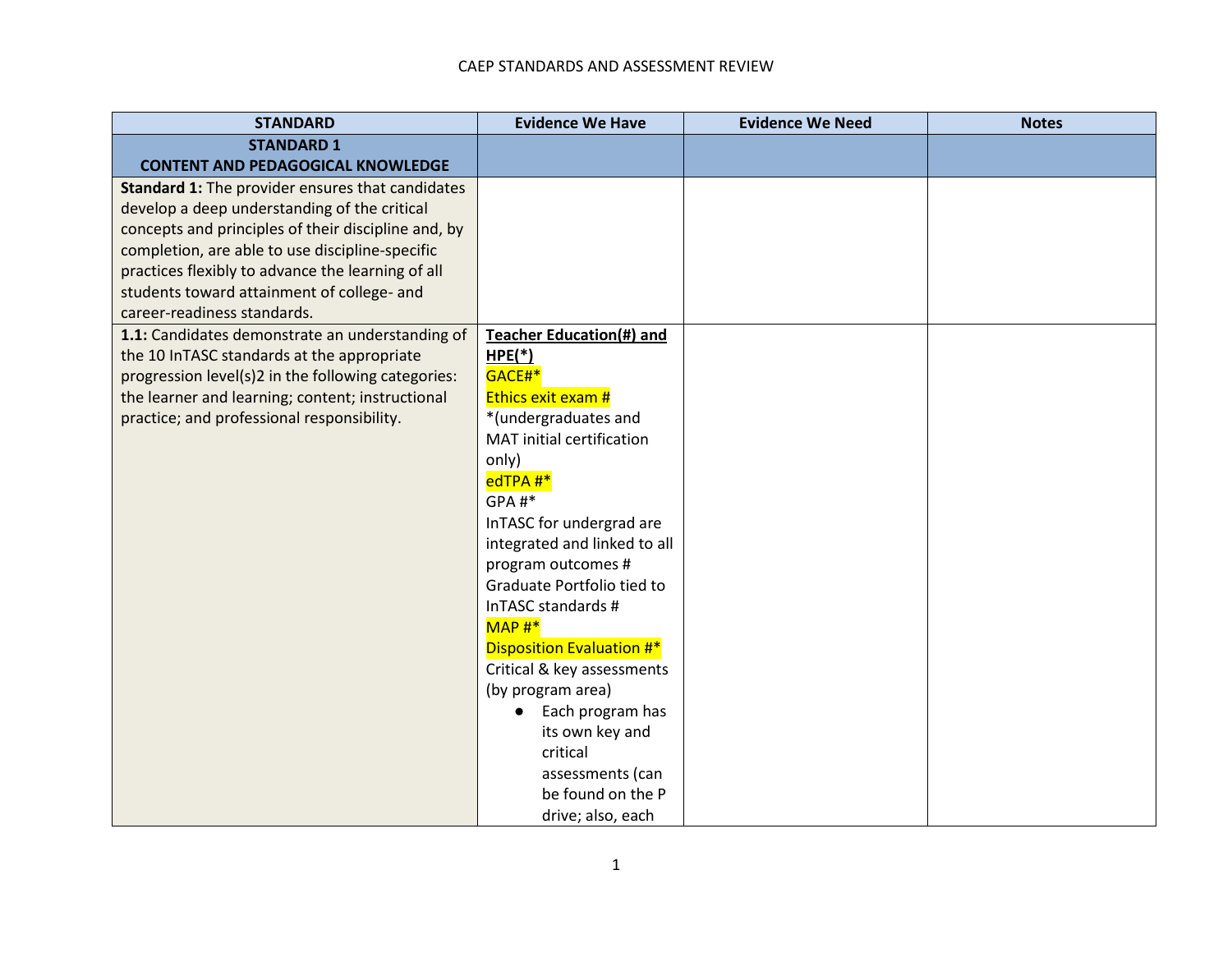| <b>STANDARD</b>                                                                                                                                                                                                               | <b>Evidence We Have</b>                                                                                                                                                                                                                                                                                                                                                                                   | <b>Evidence We Need</b> | <b>Notes</b> |
|-------------------------------------------------------------------------------------------------------------------------------------------------------------------------------------------------------------------------------|-----------------------------------------------------------------------------------------------------------------------------------------------------------------------------------------------------------------------------------------------------------------------------------------------------------------------------------------------------------------------------------------------------------|-------------------------|--------------|
|                                                                                                                                                                                                                               | program<br>coordinator<br>submitted their<br>critical and key<br>assessments to<br>our LiveText<br>Coordinator for<br>data collection<br>purposes)<br><b>CFL</b><br>Leadership portfolio-44<br>pieces of evidence already<br>linked to standards<br><b>GACE</b><br>Dispositions-linked to<br>portfolio-pre and post univ<br>professors, coach and<br>school mentors<br>Exit Exam Portfolio-<br>Counseling |                         |              |
| 1.2: Providers ensure that completers use<br>research and evidence to develop an<br>understanding of the teaching profession and use<br>both to measure their P-12 students' progress<br>and their own professional practice. | <b>Teacher Education (#) and</b><br>HPE $(*)$<br>Graduate Portfolio-done<br>throughout the program<br>GMAP#*<br>MAP# $*$<br>edTPA # *(Task #3<br>$\bullet$ Tasks 3 & 4 and<br>students' work<br>samples<br>Reflections (lesson plan                                                                                                                                                                       | Graduate Survey * #     |              |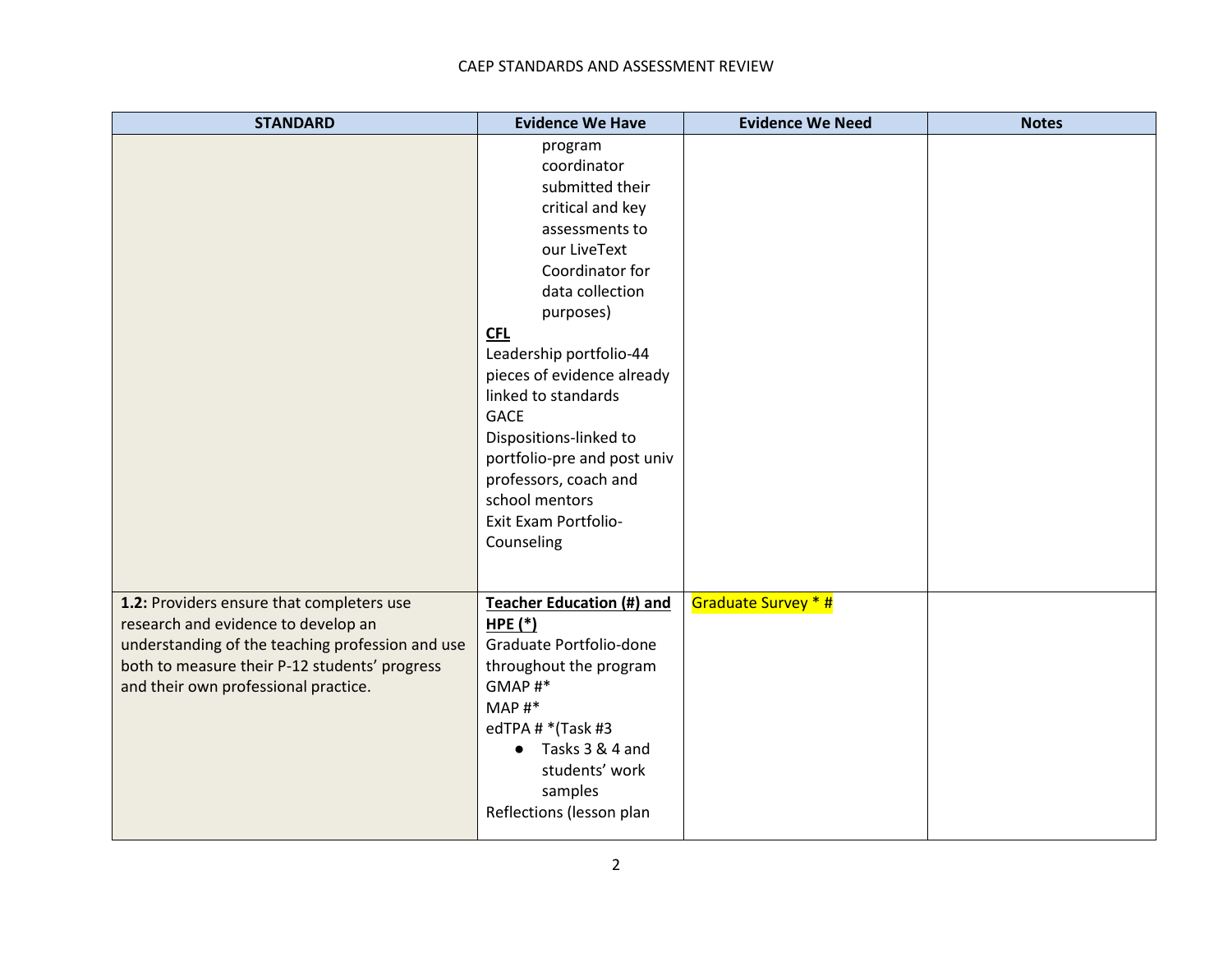| <b>STANDARD</b>                                     | <b>Evidence We Have</b>                       | <b>Evidence We Need</b> | <b>Notes</b>         |
|-----------------------------------------------------|-----------------------------------------------|-------------------------|----------------------|
|                                                     | rubric assesses the                           |                         |                      |
|                                                     | demonstration of                              |                         |                      |
|                                                     | candidates connecting                         |                         |                      |
|                                                     | research/theory to                            |                         |                      |
|                                                     | practice and decisions) #                     |                         |                      |
|                                                     | Program Provider Effective                    |                         |                      |
|                                                     | Measure (PPEM) *                              |                         |                      |
|                                                     | measured by success of                        |                         |                      |
|                                                     | students and teachers                         |                         |                      |
|                                                     | Exit Exams *                                  |                         |                      |
|                                                     |                                               |                         |                      |
|                                                     | <b>CFL</b>                                    |                         |                      |
|                                                     | E-Portfolio/Internship<br><b>Dissertation</b> |                         |                      |
|                                                     | <b>Dispositions</b>                           |                         |                      |
|                                                     | <b>Key Assessments</b>                        |                         |                      |
|                                                     | EDUF 8126, EDUF<br>$\bullet$                  |                         |                      |
|                                                     | 7117-Final PBL                                |                         |                      |
|                                                     | Projects with                                 |                         |                      |
|                                                     | <b>Rubrics</b>                                |                         |                      |
|                                                     | • EDUF 6116/7116                              |                         |                      |
|                                                     | <b>Exit Exam Portfolio-</b>                   |                         |                      |
|                                                     | Counseling                                    |                         | What instruments are |
|                                                     | <b>Critical Assessment-</b>                   |                         | used to collect data |
|                                                     | Practicum and Internship                      |                         | from internships and |
|                                                     | Course                                        |                         | practicums?          |
|                                                     |                                               |                         |                      |
| 1.3: Providers ensure that completers apply         | <b>Teacher Education (#) and</b>              |                         |                      |
| content and pedagogical knowledge as reflected      | $HPE (*)$                                     |                         |                      |
| in outcome assessments in response to standards     | Graduate Portfolio #*                         |                         |                      |
| of Specialized Professional Associations (SPA), the | $MAP #*$                                      |                         |                      |
| National Board for Professional Teaching            | <b>GMAP#</b>                                  |                         |                      |
| Standards (NBPTS), states, or other accrediting     | $edTPA$ #*                                    |                         |                      |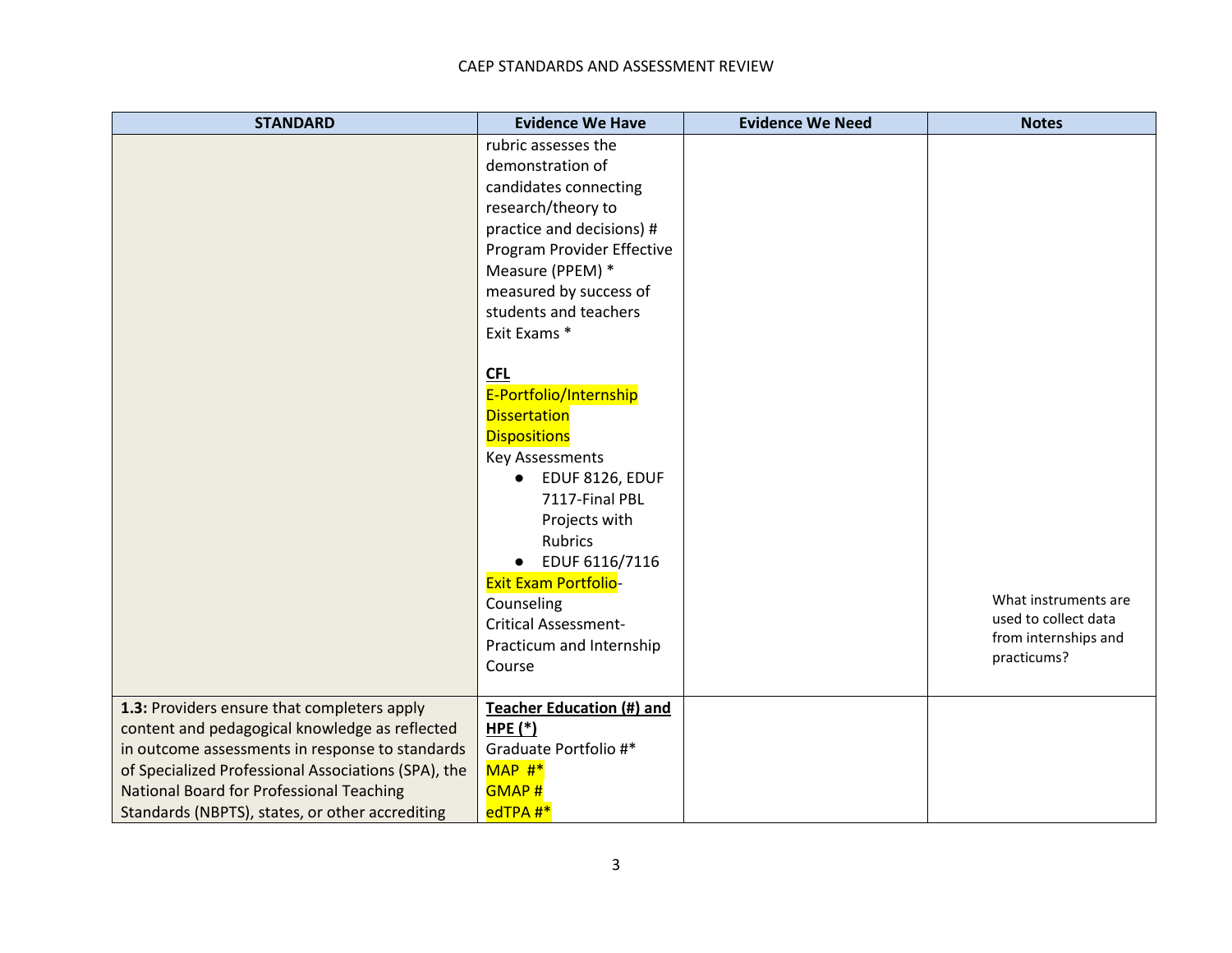| <b>STANDARD</b>                                                                                                                                                                                                                                                                            | <b>Evidence We Have</b>                                                                                                                                                                                                                           | <b>Evidence We Need</b> | <b>Notes</b> |
|--------------------------------------------------------------------------------------------------------------------------------------------------------------------------------------------------------------------------------------------------------------------------------------------|---------------------------------------------------------------------------------------------------------------------------------------------------------------------------------------------------------------------------------------------------|-------------------------|--------------|
| bodies (e.g., National Association of Schools of<br>Music - NASM).                                                                                                                                                                                                                         | GACE#*<br><b>Dispositions</b> (initial and<br>advanced) #*<br>PPEM#*                                                                                                                                                                              |                         |              |
|                                                                                                                                                                                                                                                                                            | <b>CFL</b><br><b>GACE</b><br>E-portfolio-Leadership<br><b>Exit Exam Portfolio with</b><br><b>Rubric-Counseling</b><br><b>HPEX</b>                                                                                                                 |                         |              |
| 1.4: Providers ensure that completers<br>demonstrate skills and commitment that afford<br>all P-12 students access to rigorous college- and<br>career-ready standards (e.g., Next Generation<br>Science Standards, National Career Readiness<br>Certificate, Common Core State Standards). | <b>Teacher Education (#) and</b><br><b>HPE (*)</b><br>$MAP #*$<br>GMAP <sup>*</sup><br>EdTPA#*<br>TKES#*<br>Lesson Plans #*<br>E-Portfolio (advanced) #*<br>1 <sup>st</sup> year teacher principal<br>survey (employer<br>satisfaction survey) #* |                         |              |
|                                                                                                                                                                                                                                                                                            | Common Core - Align<br>everything to common<br>core<br><b>CFL</b><br><b>GACE</b><br>E-portfolio<br><b>LKES</b><br>Dispositions<br><b>Comprehensive Prog</b><br>Review(CPR)-Counseling                                                             |                         |              |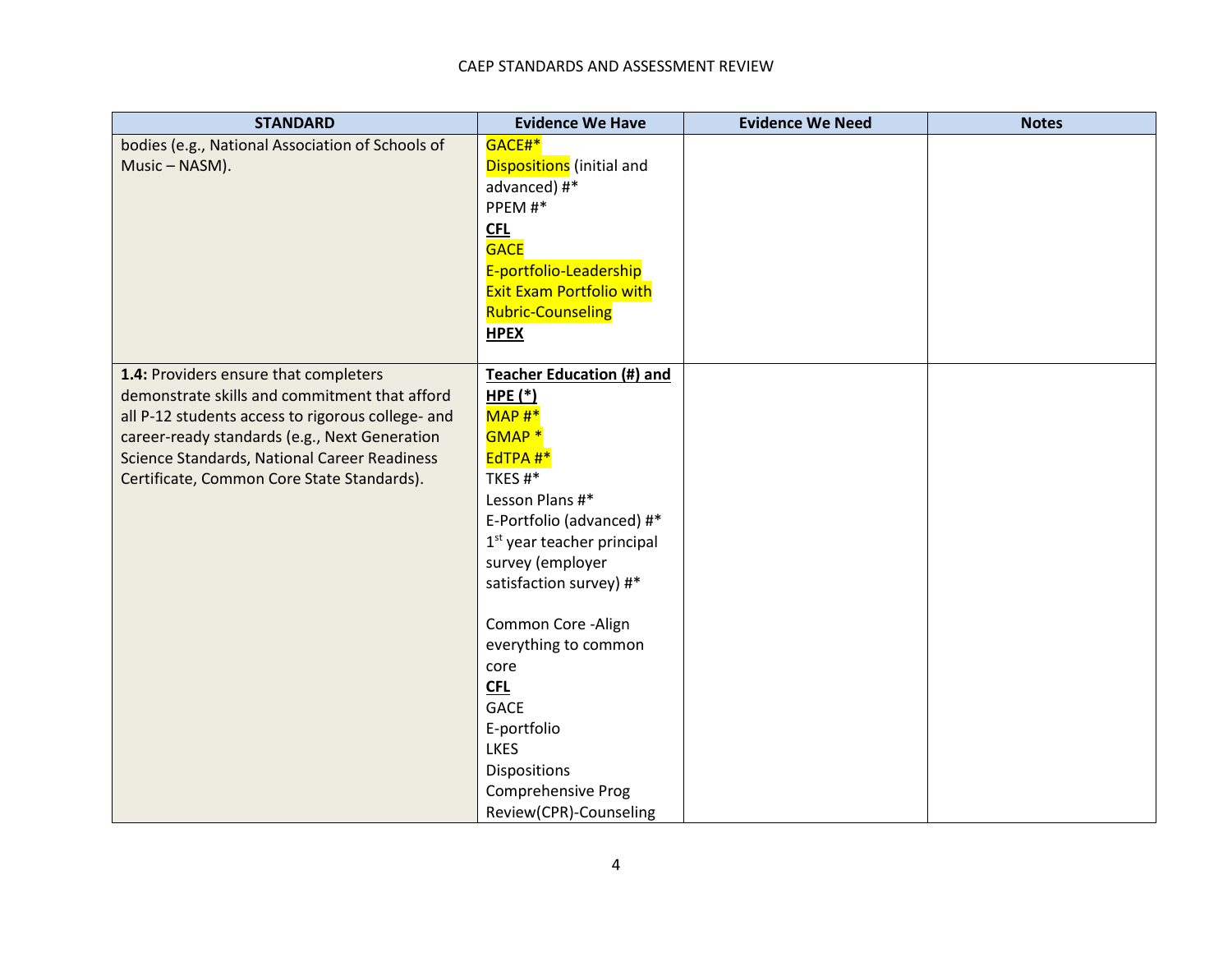| <b>STANDARD</b>                                   | <b>Evidence We Have</b>                  | <b>Evidence We Need</b>        | <b>Notes</b> |
|---------------------------------------------------|------------------------------------------|--------------------------------|--------------|
|                                                   |                                          |                                |              |
|                                                   |                                          |                                |              |
| 1.5: Providers ensure that completers model and   | <b>Teacher Education (#) and</b>         | NETS-Technology Standards-*#   |              |
| apply technology standards as they design,        | <b>HPE (*)</b>                           | (Not assessing for Teacher Ed) |              |
| implement and assess learning experiences to      | Question: the term                       |                                |              |
| engage students and improve learning; and         | 'completer' is throughout                |                                |              |
| enrich professional practice.                     | each standard except the                 |                                |              |
|                                                   | first one; if we're talking              |                                |              |
|                                                   | about those that have                    |                                |              |
|                                                   | completed our programs                   |                                |              |
|                                                   | and how we're ensuring                   |                                |              |
|                                                   | they're continuing, then                 |                                |              |
|                                                   | we need to think about                   |                                |              |
|                                                   | other ways to collect                    |                                |              |
|                                                   | evidence<br><b>Critical Assessments-</b> |                                |              |
|                                                   |                                          |                                |              |
|                                                   | Technology course                        |                                |              |
|                                                   | <b>Graduate Unit plans</b><br>GMAP#      |                                |              |
|                                                   | $MAP #*$                                 |                                |              |
|                                                   | Graduate Portfolio *                     |                                |              |
|                                                   | <b>CFL</b>                               |                                |              |
|                                                   | Dissertation                             |                                |              |
|                                                   | <b>GACE</b>                              |                                |              |
|                                                   | E-portfolio                              |                                |              |
|                                                   |                                          |                                |              |
|                                                   |                                          |                                |              |
| <b>STANDARD 2</b>                                 | <b>Evidence We Have</b>                  | <b>Evidence We Need</b>        | <b>Notes</b> |
| <b>CLINICAL PARTNERSHIPS AND PRACTICE</b>         |                                          |                                |              |
| 2.1: Partners co-construct mutually beneficial P- | I: Teacher survey: ask                   | I: P-12 partners do not        |              |
| 12 school and community arrangements,             | for feedback for better                  | provide input on candidate     |              |
| including technology-based collaborations, for    | supporting students                      | entry (admission to Teacher    |              |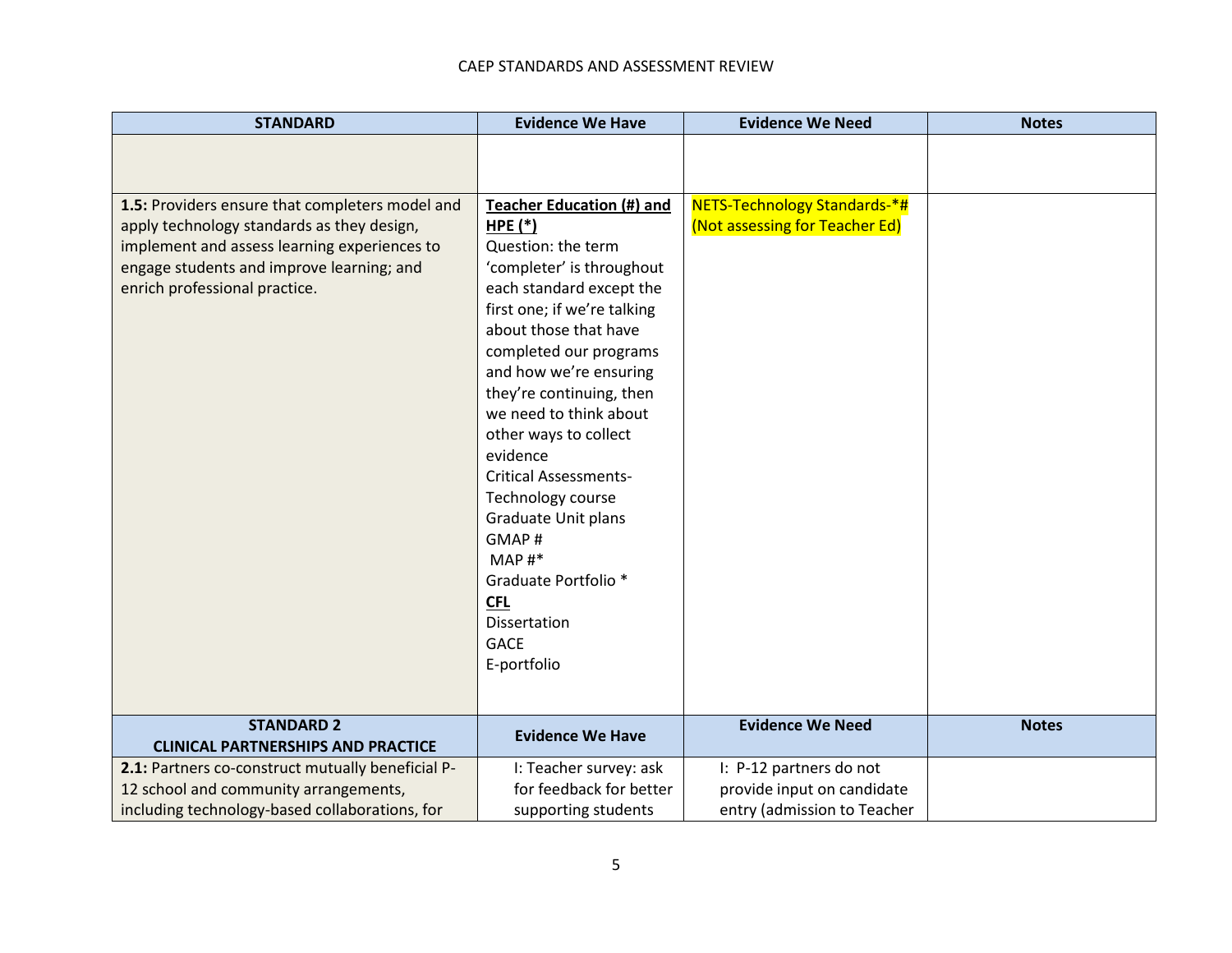| <b>Evidence We Have</b> | <b>Evidence We Need</b>                                                                                                                                                                                                                                                                                                                                                                | <b>Notes</b>                                                                                                                                                                                                                                |
|-------------------------|----------------------------------------------------------------------------------------------------------------------------------------------------------------------------------------------------------------------------------------------------------------------------------------------------------------------------------------------------------------------------------------|---------------------------------------------------------------------------------------------------------------------------------------------------------------------------------------------------------------------------------------------|
| (e.g., content          | Ed.). Note: We (at CSU)                                                                                                                                                                                                                                                                                                                                                                |                                                                                                                                                                                                                                             |
| knowledge,              | cannot divulge student                                                                                                                                                                                                                                                                                                                                                                 |                                                                                                                                                                                                                                             |
| dispositions,           | grades, but we could add                                                                                                                                                                                                                                                                                                                                                               |                                                                                                                                                                                                                                             |
| pedagogical skills). We | questions on our survey that                                                                                                                                                                                                                                                                                                                                                           |                                                                                                                                                                                                                                             |
| ask teachers what can   | elicit the partners' input on                                                                                                                                                                                                                                                                                                                                                          |                                                                                                                                                                                                                                             |
| we (at CSU) do to       | entry requirements for                                                                                                                                                                                                                                                                                                                                                                 |                                                                                                                                                                                                                                             |
| better support          | candidates.                                                                                                                                                                                                                                                                                                                                                                            |                                                                                                                                                                                                                                             |
| teachers.               |                                                                                                                                                                                                                                                                                                                                                                                        |                                                                                                                                                                                                                                             |
|                         |                                                                                                                                                                                                                                                                                                                                                                                        |                                                                                                                                                                                                                                             |
| PAC also provide us     |                                                                                                                                                                                                                                                                                                                                                                                        |                                                                                                                                                                                                                                             |
| with input on           |                                                                                                                                                                                                                                                                                                                                                                                        |                                                                                                                                                                                                                                             |
|                         |                                                                                                                                                                                                                                                                                                                                                                                        |                                                                                                                                                                                                                                             |
| preparation and exit    |                                                                                                                                                                                                                                                                                                                                                                                        |                                                                                                                                                                                                                                             |
|                         |                                                                                                                                                                                                                                                                                                                                                                                        |                                                                                                                                                                                                                                             |
|                         |                                                                                                                                                                                                                                                                                                                                                                                        |                                                                                                                                                                                                                                             |
|                         |                                                                                                                                                                                                                                                                                                                                                                                        |                                                                                                                                                                                                                                             |
|                         |                                                                                                                                                                                                                                                                                                                                                                                        |                                                                                                                                                                                                                                             |
|                         |                                                                                                                                                                                                                                                                                                                                                                                        |                                                                                                                                                                                                                                             |
|                         |                                                                                                                                                                                                                                                                                                                                                                                        |                                                                                                                                                                                                                                             |
|                         |                                                                                                                                                                                                                                                                                                                                                                                        |                                                                                                                                                                                                                                             |
|                         |                                                                                                                                                                                                                                                                                                                                                                                        |                                                                                                                                                                                                                                             |
|                         |                                                                                                                                                                                                                                                                                                                                                                                        |                                                                                                                                                                                                                                             |
|                         |                                                                                                                                                                                                                                                                                                                                                                                        |                                                                                                                                                                                                                                             |
|                         |                                                                                                                                                                                                                                                                                                                                                                                        |                                                                                                                                                                                                                                             |
|                         |                                                                                                                                                                                                                                                                                                                                                                                        |                                                                                                                                                                                                                                             |
|                         |                                                                                                                                                                                                                                                                                                                                                                                        |                                                                                                                                                                                                                                             |
|                         |                                                                                                                                                                                                                                                                                                                                                                                        |                                                                                                                                                                                                                                             |
|                         |                                                                                                                                                                                                                                                                                                                                                                                        |                                                                                                                                                                                                                                             |
|                         |                                                                                                                                                                                                                                                                                                                                                                                        |                                                                                                                                                                                                                                             |
|                         |                                                                                                                                                                                                                                                                                                                                                                                        |                                                                                                                                                                                                                                             |
|                         |                                                                                                                                                                                                                                                                                                                                                                                        |                                                                                                                                                                                                                                             |
|                         |                                                                                                                                                                                                                                                                                                                                                                                        |                                                                                                                                                                                                                                             |
|                         | candidates'<br>requirements (not<br>entry requirements).<br>Initial and Advanced<br>programs use same<br>instruments<br>I: Partner schools help<br>co-select cooperating<br>teachers but not<br>university supervisors.<br>Partners do not<br>evaluate university<br>supervisors. Our<br>teacher candidates<br>evaluate both<br>cooperating teachers<br>and university<br>supervisors. | I: PDS partnerships<br>represent a potential way<br>for CSU to provide ongoing<br>development to cooperating<br>teachers.<br>Collect professional<br>development records of<br>cooperating teachers to<br>evidence their ongoing<br>growth? |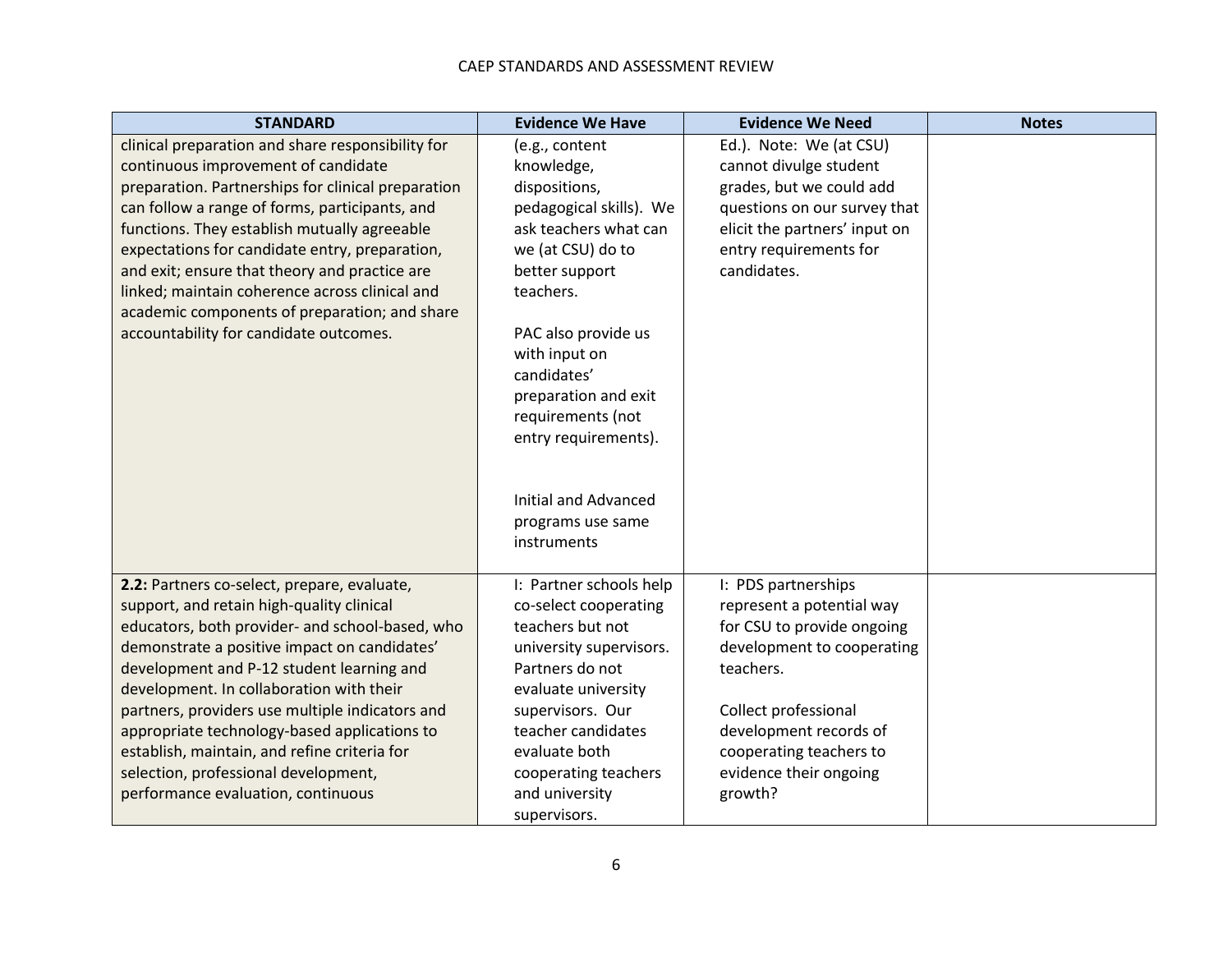| <b>STANDARD</b>                                                                            | <b>Evidence We Have</b>                      | <b>Evidence We Need</b>                                       | <b>Notes</b> |
|--------------------------------------------------------------------------------------------|----------------------------------------------|---------------------------------------------------------------|--------------|
| improvement, and retention of clinical educators                                           |                                              | A: For advanced licensure                                     |              |
| in all clinical placement settings.                                                        | CSU will participate in<br>MCSD's teacher    | programs, candidates do<br>not have a cooperating             |              |
|                                                                                            | leadership academy by                        | teacher or a university                                       |              |
|                                                                                            | leading professional                         | supervisor. Could we                                          |              |
|                                                                                            | development                                  | require advanced teachers                                     |              |
|                                                                                            | workshops for partner                        | to have a mentor teacher in                                   |              |
|                                                                                            | school teachers.                             | their schools?                                                |              |
|                                                                                            | CSU faculty provide                          |                                                               |              |
|                                                                                            | student teacher                              |                                                               |              |
|                                                                                            | supervisors                                  |                                                               |              |
|                                                                                            | professional                                 |                                                               |              |
|                                                                                            | development                                  |                                                               |              |
|                                                                                            | workshops (on edTPA<br>and MAP/Dispositions) |                                                               |              |
|                                                                                            | every semester.                              |                                                               |              |
| 2.3: The provider works with partners to design                                            | I and A: MAPS and                            | A: Currently, MAP and                                         |              |
| clinical experiences of sufficient depth, breadth,                                         | Dispositions already                         | Disposition evaluations are not                               |              |
| diversity, coherence, and duration to ensure that                                          | assess candidates' skills,                   | conducted on advanced                                         |              |
| candidates demonstrate their developing                                                    | knowledge, and<br>dispositions.              | candidates by on-site partners.<br>We could require a "mentor |              |
| effectiveness and positive impact on all students'                                         |                                              | teacher" on-site to evaluate                                  |              |
| learning and development. Clinical experiences,                                            | I: In PDS partnerships,                      | our advanced candidates using                                 |              |
| including technology-enhanced learning                                                     | CSU collaborates with                        | the MAP and Dispositions                                      |              |
| opportunities, are structured to have multiple                                             | partner schools to design                    | rubrics.                                                      |              |
| performance-based assessments at key points                                                | and evaluate clinical                        |                                                               |              |
| within the program to demonstrate candidates'<br>development of the knowledge, skills, and | experiences.                                 |                                                               |              |
| professional dispositions, as delineated in                                                | I and A: Candidates                          |                                                               |              |
| Standard 1, that are associated with a positive                                            | video record themselves                      |                                                               |              |
| impact on the learning and development of all P-                                           | teaching and                                 |                                                               |              |
| 12 students.                                                                               | analyze/assess their                         |                                                               |              |
| <b>STANDARD 3</b>                                                                          | teaching effectiveness.                      |                                                               | <b>Notes</b> |
|                                                                                            |                                              |                                                               |              |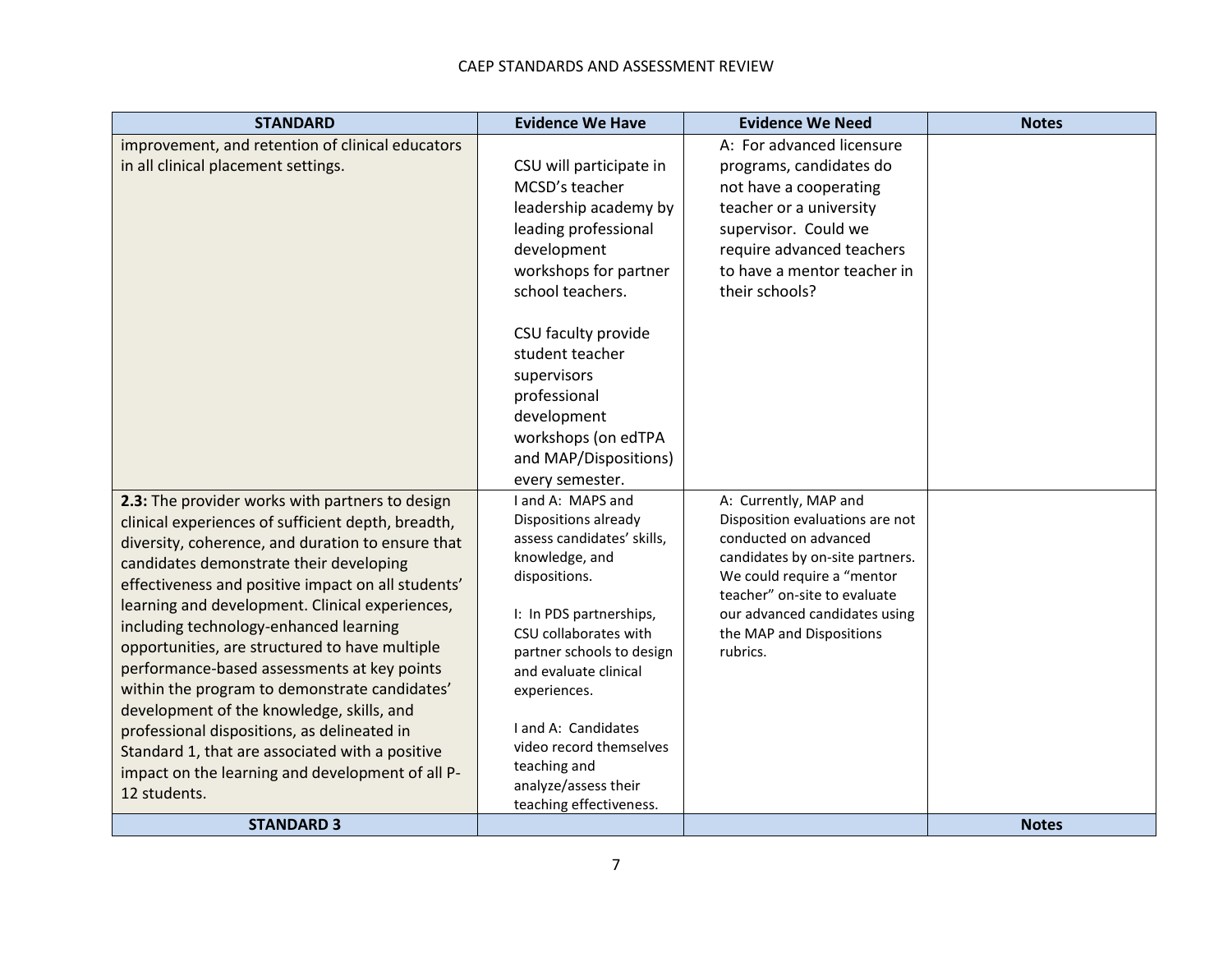| <b>STANDARD</b>                                                                                                                                                                                                                                                                                                                                                                                                                                                                                                                                                                                                                                                                              | <b>Evidence We Have</b>                                                                                                                                                           | <b>Evidence We Need</b>                                                                                                                                                                                                                                | <b>Notes</b> |
|----------------------------------------------------------------------------------------------------------------------------------------------------------------------------------------------------------------------------------------------------------------------------------------------------------------------------------------------------------------------------------------------------------------------------------------------------------------------------------------------------------------------------------------------------------------------------------------------------------------------------------------------------------------------------------------------|-----------------------------------------------------------------------------------------------------------------------------------------------------------------------------------|--------------------------------------------------------------------------------------------------------------------------------------------------------------------------------------------------------------------------------------------------------|--------------|
| <b>CANDIDATE QUALITY, RECRUITMENT, AND</b>                                                                                                                                                                                                                                                                                                                                                                                                                                                                                                                                                                                                                                                   |                                                                                                                                                                                   |                                                                                                                                                                                                                                                        |              |
| <b>SELECTIVITY</b>                                                                                                                                                                                                                                                                                                                                                                                                                                                                                                                                                                                                                                                                           |                                                                                                                                                                                   |                                                                                                                                                                                                                                                        |              |
| 3.1: The provider presents plans and goals to<br>recruit and support completion of high-quality<br>candidates from a broad range of backgrounds<br>and diverse populations to accomplish their<br>mission. The admitted pool of candidates reflects<br>the diversity of America's P-12 students. The<br>provider demonstrates efforts to know and<br>address community, state, national, regional, or<br>local needs for hard-to-staff schools and shortage<br>fields, currently, STEM, English-language learning,<br>and students with disabilities.                                                                                                                                        | <b>Graduate Discovery</b><br>$\bullet$<br>Days spreadsheet<br>Demographic<br>$\bullet$<br>information from the<br><b>SAFE Office after</b><br>application to Teacher<br>Education | Recruitment plan<br>$\bullet$<br>(specifically targeting<br>diverse groups, shortage<br>fields, and STEM (UTeach))<br>Undergraduate Discovery<br>$\bullet$<br>Days spreadsheet<br><b>Documentation from Mike</b><br>$\bullet$<br>Johnson's recruitment |              |
| <b>3.2:</b> The provider sets admissions requirements,<br>including CAEP minimum criteria or the state's<br>minimum criteria, whichever are higher, and<br>gathers data to monitor applicants and the<br>selected pool of candidates. The provider ensures<br>that the average grade point average of its<br>accepted cohort of candidates meets or exceeds<br>the CAEP minimum of 3.0, and the group average<br>performance on nationally normed<br>ability/achievement assessments such as ACT,<br>SAT, or GRE: is in the top 50 percent from 2016-<br>2017; is in the top 40 percent of the distribution<br>from 2018-2019; and; is in the top 33 percent of<br>the distribution by 2020. | <b>GACE Scores</b><br>$\bullet$<br>High School GPA<br>$\bullet$<br>Undergraduate GPA<br>$\bullet$<br><b>SAT Scores</b><br>$\bullet$<br><b>ACT Scores</b><br><b>GRE Scores</b>     |                                                                                                                                                                                                                                                        |              |
| 3.3: Educator preparation providers establish and<br>monitor attributes and dispositions beyond<br>academic ability that candidates must<br>demonstrate at admissions and during the<br>program. The provider selects criteria, describes<br>the measures used and evidence of the reliability                                                                                                                                                                                                                                                                                                                                                                                               | Disposition<br>$\bullet$<br>assessments in<br>LiveText for program<br>courses beginning Fall<br>2012.                                                                             | Meet with Mike Baltimore<br>$\bullet$<br>to see what school<br>counseling is doing.                                                                                                                                                                    |              |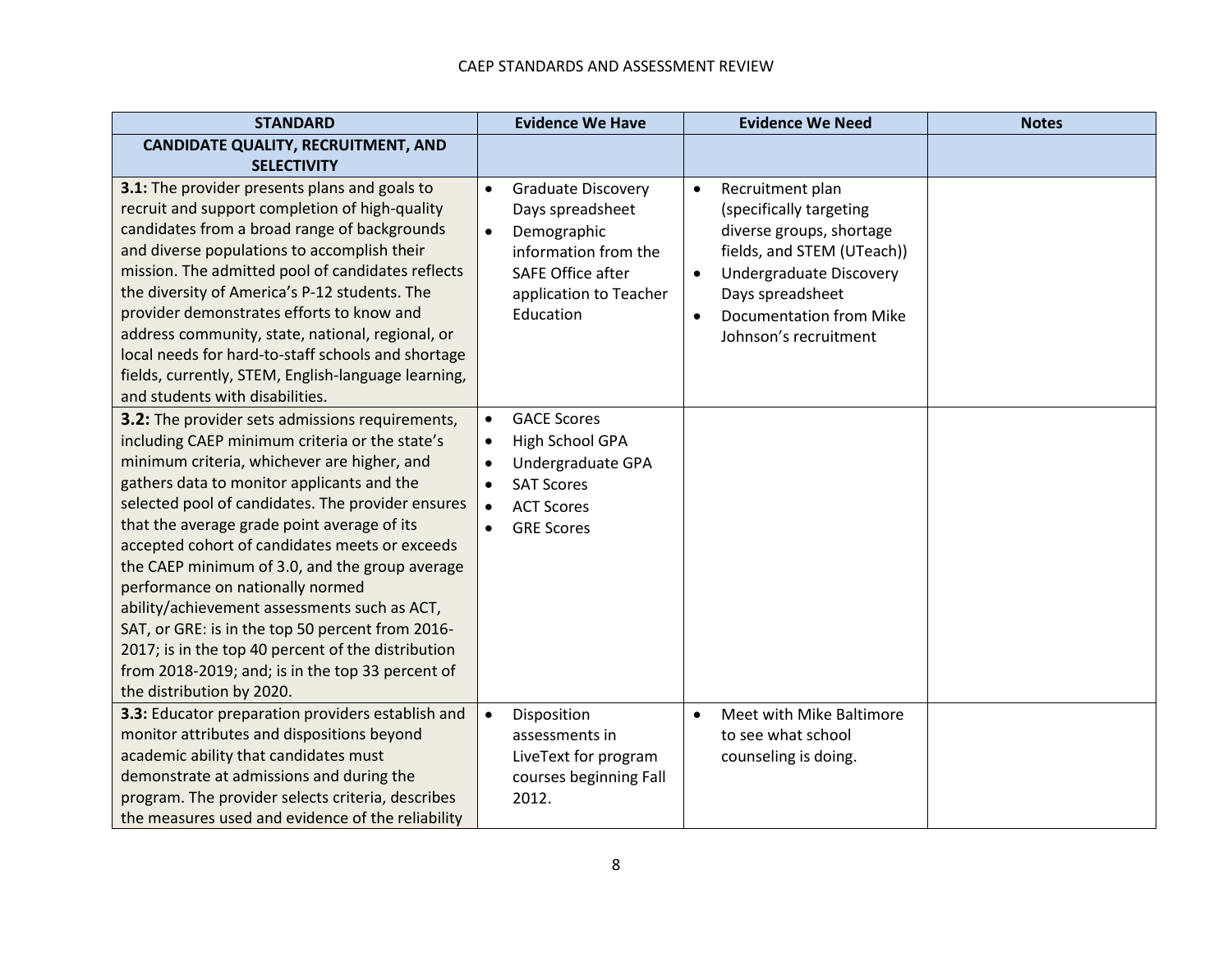| <b>STANDARD</b>                                                                              | <b>Evidence We Have</b>               | <b>Evidence We Need</b>             | <b>Notes</b> |
|----------------------------------------------------------------------------------------------|---------------------------------------|-------------------------------------|--------------|
| and validity of those measures, and reports data                                             | EDUC 2130 and SPED<br>$\bullet$       |                                     |              |
| that show how the academic and non-academic                                                  | 2256 cooperating                      |                                     |              |
| factors predict candidate performance in the                                                 | teachers complete                     |                                     |              |
| program and effective teaching.                                                              | dispositions online for               |                                     |              |
|                                                                                              | foundations students                  |                                     |              |
|                                                                                              | beginning fall 2014.                  |                                     |              |
|                                                                                              | <b>Educational Leadership</b>         |                                     |              |
|                                                                                              | completes dispositions                |                                     |              |
|                                                                                              | at entry and exit                     |                                     |              |
|                                                                                              | internship.                           |                                     |              |
|                                                                                              | <b>Graduate Teacher</b>               |                                     |              |
|                                                                                              | <b>Education programs</b>             |                                     |              |
|                                                                                              | complete dispositions                 |                                     |              |
|                                                                                              | during                                |                                     |              |
|                                                                                              | methods/practicum                     |                                     |              |
|                                                                                              | coursework.                           |                                     |              |
| 3.4: The provider creates criteria for program                                               | "Staffing" with School<br>$\bullet$   | Look at the last NCATE<br>$\bullet$ |              |
| progression and monitors candidates'                                                         | Counseling students.                  | folder for transition points        |              |
| advancement from admissions through                                                          | UTEACH portfolio                      | and other critical                  |              |
| completion. All candidates demonstrate the                                                   | <b>Teacher Leadership</b>             | assessments.                        |              |
| ability to teach to college- and career-ready                                                | portfolio                             |                                     |              |
| standards. Providers present multiple forms of                                               | Capstone Portfolios for               |                                     |              |
| evidence to indicate candidates' developing                                                  | <b>Graduate Teacher</b>               |                                     |              |
| content knowledge, pedagogical content                                                       | Education                             |                                     |              |
| knowledge, pedagogical skills, and the integration<br>of technology in all of these domains. | Block 1, 2, 3, and 4 for<br>$\bullet$ |                                     |              |
|                                                                                              | ECE and SPED.                         |                                     |              |
|                                                                                              | Methods and student<br>$\bullet$      |                                     |              |
|                                                                                              | teaching for Middle                   |                                     |              |
|                                                                                              | <b>Grades and Secondary</b>           |                                     |              |
|                                                                                              | Education                             |                                     |              |
|                                                                                              | Webfolio before                       |                                     |              |
|                                                                                              | practicum                             |                                     |              |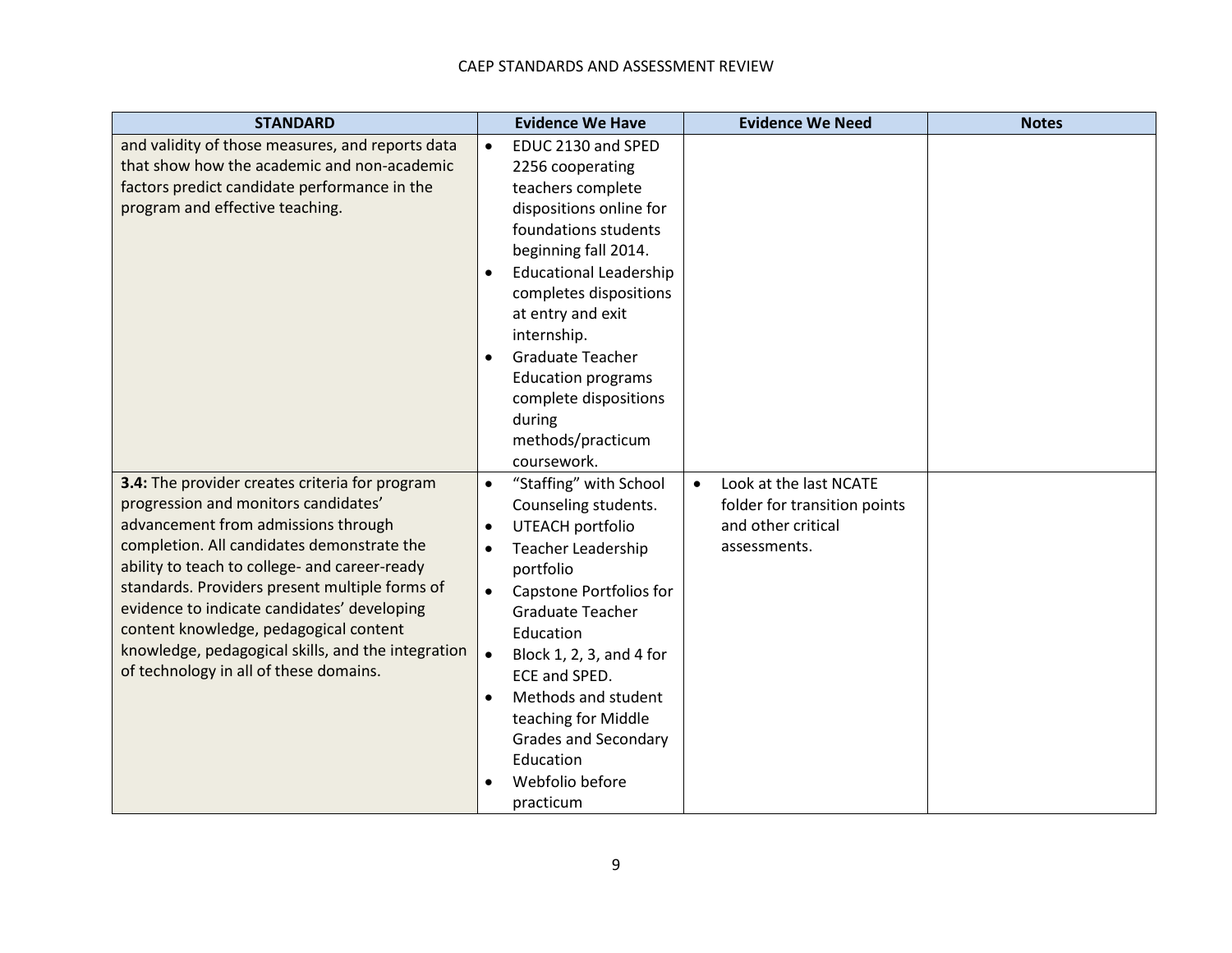| <b>STANDARD</b>                                                                                                                                                                                                                                                                                                                                                                                                                                                                          | <b>Evidence We Have</b>                                                                                                                                                                                                                                                                              | <b>Evidence We Need</b>                                                                     | <b>Notes</b>                                                                     |
|------------------------------------------------------------------------------------------------------------------------------------------------------------------------------------------------------------------------------------------------------------------------------------------------------------------------------------------------------------------------------------------------------------------------------------------------------------------------------------------|------------------------------------------------------------------------------------------------------------------------------------------------------------------------------------------------------------------------------------------------------------------------------------------------------|---------------------------------------------------------------------------------------------|----------------------------------------------------------------------------------|
| 3.5: Before the provider recommends any<br>completing candidate for licensure or<br>certification, it documents that the candidate has<br>reached a high standard for content knowledge in<br>the fields where certification is sought and can<br>teach effectively with positive impacts on P-12<br>student learning and development.                                                                                                                                                   | Capstone Inquiry<br>$\bullet$<br>Course<br>edTPA<br>$\bullet$<br>Ed.S. projects<br>$\bullet$<br><b>Dissertations</b><br>$\bullet$                                                                                                                                                                    | Determine if any programs<br>$\bullet$<br>have an exit exam.                                |                                                                                  |
| 3.6: Before the provider recommends any<br>completing candidate for licensure or<br>certification, it documents that the candidate<br>understands the expectations of the profession,<br>including codes of ethics, professional standards<br>of practice, and relevant laws and policies. CAEP<br>monitors the development of measures that<br>assess candidates' success and revises standards<br>in light of new results.                                                             | Pre and post Ethics<br>$\bullet$<br>exam beginning Fall<br>2015.<br><b>Educational Leadership</b><br>$\bullet$<br>(EDUL 6275 & EDUL<br>7794)<br><b>Risk Analysis</b><br>٠<br>Code of Ethics<br>$\bullet$<br>presentation<br>Accomplished<br>$\bullet$<br>Teaching (EDAT 6000)<br>Critical assessment | Do other programs embed<br>ethics into the coursework?                                      |                                                                                  |
| <b>STANDARD 4</b>                                                                                                                                                                                                                                                                                                                                                                                                                                                                        | <b>Evidence We Have</b>                                                                                                                                                                                                                                                                              | <b>Evidence We Need</b>                                                                     | <b>Notes</b>                                                                     |
| <b>PROGRAM IMPACT</b>                                                                                                                                                                                                                                                                                                                                                                                                                                                                    |                                                                                                                                                                                                                                                                                                      |                                                                                             |                                                                                  |
| 4.1: The provider documents, using multiple<br>measures, that program completers contribute to<br>an expected level of student-learning growth.<br>Multiple measures shall include all available<br>growth measures (including value-added<br>measures, student-growth percentiles, and<br>student learning and development objectives)<br>required by the state for its teachers and<br>available to educator preparation providers,<br>other state-supported P-12 impact measures, and |                                                                                                                                                                                                                                                                                                      | TEM/TKES/ LKES Data<br><b>GaPSC PPEM (Preparation</b><br>Program Effectiveness<br>Measures) | National Survey of Student<br>Engagement (NSSE) (Might<br>pertain to standard 1) |
| any other measures employed by the provider.                                                                                                                                                                                                                                                                                                                                                                                                                                             |                                                                                                                                                                                                                                                                                                      |                                                                                             |                                                                                  |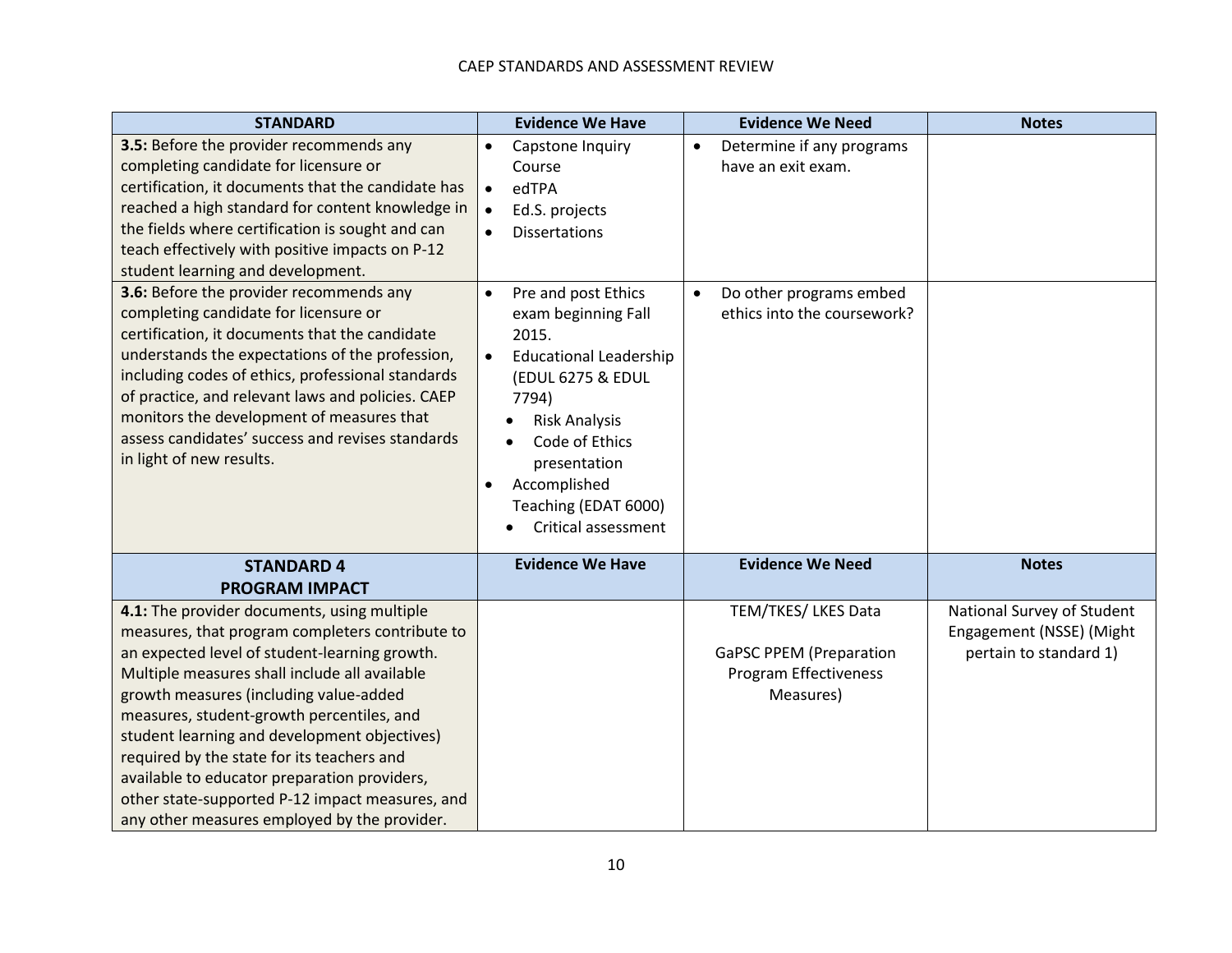| <b>STANDARD</b>                                      | <b>Evidence We Have</b>       | <b>Evidence We Need</b>        | <b>Notes</b>                   |
|------------------------------------------------------|-------------------------------|--------------------------------|--------------------------------|
| 4.2: The provider demonstrates, through              | Alumni and Employer           | <b>State Surveys</b>           | Are there surveys for advanced |
| structured and validated observation instruments     | Surveys                       |                                | programs?                      |
| and student surveys, that completers effectively     |                               |                                |                                |
| apply the professional knowledge, skills, and        |                               |                                |                                |
| dispositions that the preparation experiences        |                               |                                |                                |
| were designed to achieve.                            |                               |                                |                                |
| 4.3: The provider demonstrates, using measures       | <b>Employer Surveys</b>       | TEM/TKES/ LKES Data            |                                |
| that result in valid and reliable data and including | (Qualtrics)                   |                                |                                |
| employment milestones such as promotion and          |                               | <b>GaPSC PPEM (Preparation</b> |                                |
| retention, that employers are satisfied with the     |                               | Program Effectiveness          |                                |
| completers' preparation for their assigned           |                               | Measures)                      |                                |
| responsibilities in working with P-12 students.      |                               |                                |                                |
| 4.4: The provider demonstrates, using measures       | <b>Employer Surveys</b>       | TEM/TKES/ LKES Data            |                                |
| that result in valid and reliable data, that program | (Qualtrics)                   | <b>GaPSC PPEM (Preparation</b> |                                |
| completers perceive their preparation as relevant    |                               | Program Effectiveness          |                                |
| to the responsibilities they confront on the job,    |                               | Measures)                      |                                |
| and that the preparation was effective.              |                               |                                |                                |
| <b>STANDARD 5</b>                                    | <b>Evidence We Have</b>       | <b>Evidence We Need</b>        | <b>Notes</b>                   |
| PROVIDER QUALITY ASSURANCE AND                       |                               |                                |                                |
| <b>CONTINUOUS IMPROVEMENT</b>                        |                               |                                |                                |
| 5.1: The provider's quality assurance system is      |                               |                                |                                |
| comprised of multiple measures that can monitor      |                               |                                |                                |
| candidate progress, completer achievements, and      |                               |                                |                                |
| provider operational effectiveness. Evidence         |                               |                                |                                |
| demonstrates that the provider satisfies all CAEP    |                               |                                |                                |
| standards.                                           |                               |                                |                                |
| 5.2: The provider's quality assurance system         | <b>MAP</b>                    | MAP and Disposition review     |                                |
| relies on relevant, verifiable, representative,      | <b>Disposition Evaluation</b> |                                |                                |
| cumulative and actionable measures, and              | edTPA                         |                                |                                |
| produces empirical evidence that interpretations     | <b>GACE</b>                   |                                |                                |
| of data are valid and consistent.                    |                               |                                |                                |
| 5.3: The provider regularly and systematically       | Assessment Calendar           |                                |                                |
| assesses performance against its goals and           |                               |                                |                                |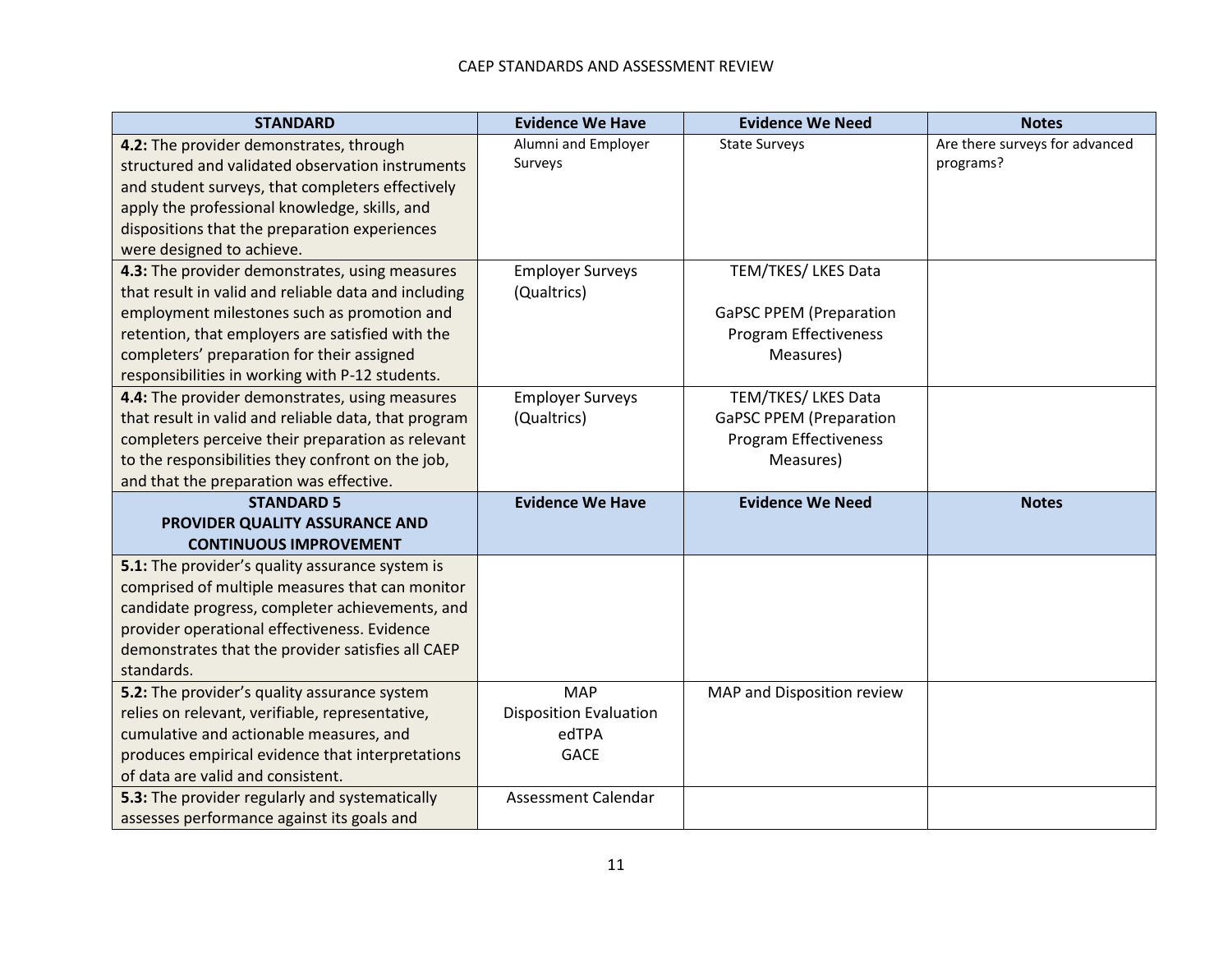| <b>STANDARD</b>                                            | <b>Evidence We Have</b> | <b>Evidence We Need</b>      | <b>Notes</b> |
|------------------------------------------------------------|-------------------------|------------------------------|--------------|
| relevant standards, tracks results over time, tests        |                         |                              |              |
| innovations and the effects of selection criteria          |                         |                              |              |
| on subsequent progress and completion, and                 |                         |                              |              |
| uses results to improve program elements and               |                         |                              |              |
| processes.<br>5.4: Measures of completer impact, including | <b>Employer Surveys</b> | TEM/TKES/ LKES Data          |              |
| available outcome data on P-12 student growth,             |                         |                              |              |
| are summarized, externally benchmarked,                    | Completer Surveys       |                              |              |
| analyzed, shared widely, and acted upon in                 |                         | <b>Completer Persistence</b> |              |
| decision-making related to programs, resource              |                         | Information                  |              |
| allocation, and future direction.                          |                         |                              |              |
|                                                            |                         |                              |              |
| 5.5: The provider assures that appropriate                 | Program Advisory        |                              |              |
| stakeholders, including alumni, employers,                 | Committee Minutes,      |                              |              |
| practitioners, school and community partners,              | Agendas                 |                              |              |
| and others defined by the provider, are involved           |                         |                              |              |
| in program evaluation, improvement, and                    | Principals' Round       |                              |              |
| identification of models of excellence.                    | Table                   |                              |              |
|                                                            | Minutes/Agendas         |                              |              |
|                                                            | Partnership             |                              |              |
|                                                            | Documentation           |                              |              |
|                                                            |                         |                              |              |
|                                                            | <b>PDS Model</b>        |                              |              |
|                                                            | Documentation           |                              |              |
|                                                            |                         |                              |              |
| Standard 6                                                 | <b>Evidence We Have</b> | <b>Evidence We Need</b>      | <b>Notes</b> |
| <b>GEORGIA REQUIREMENTS</b>                                |                         |                              |              |
| 6a: Admission Requirements: Approval, GPA,                 |                         |                              |              |
| Program Admission Assessment, Educator Ethics              |                         |                              |              |
| Assessment, Criminal Record Check                          |                         |                              |              |
|                                                            |                         |                              |              |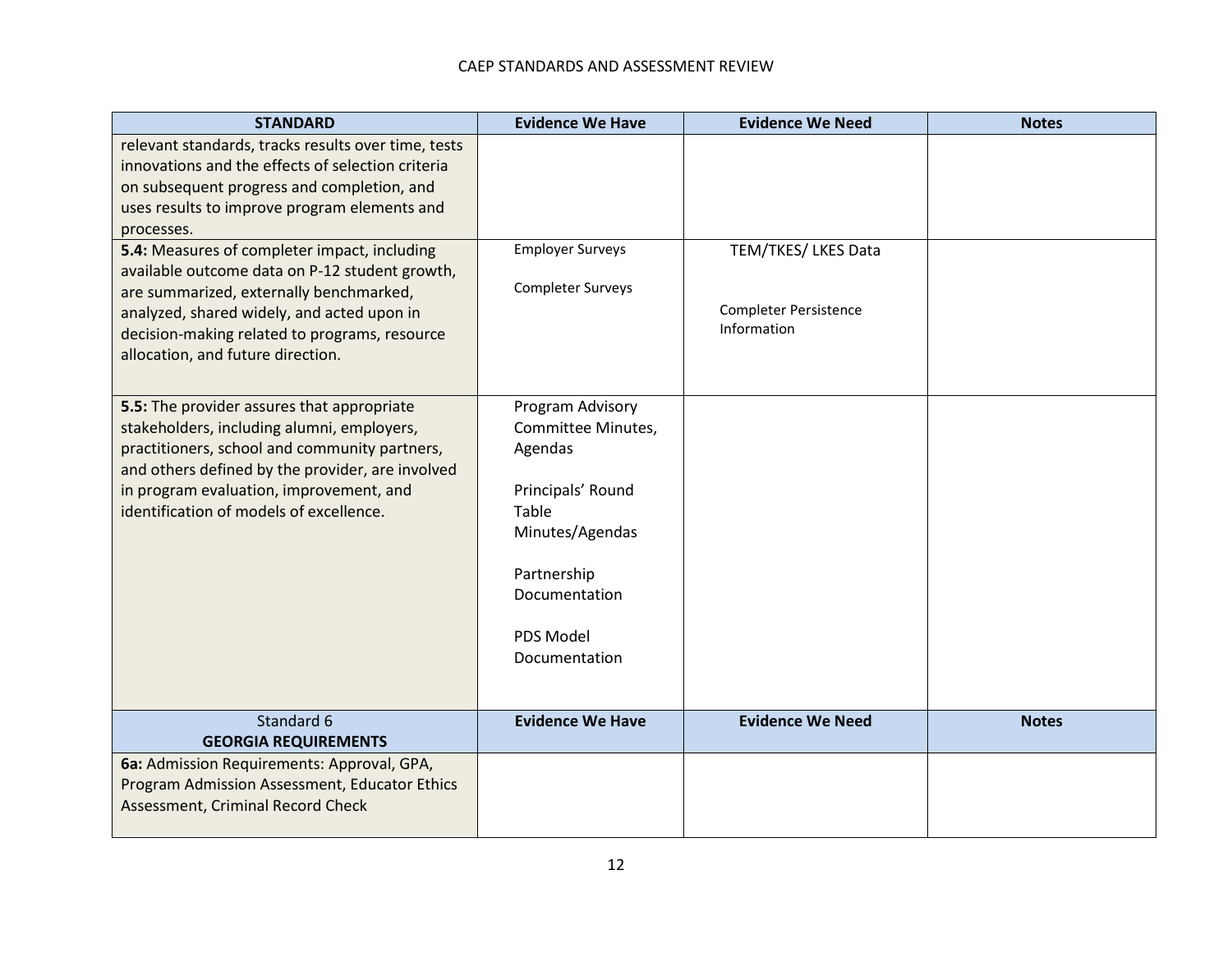| <b>STANDARD</b>                                          | <b>Evidence We Have</b> | Evidence We Need | <b>Notes</b> |
|----------------------------------------------------------|-------------------------|------------------|--------------|
| <b>6b:</b> Reading Methods                               |                         |                  |              |
| <b>6c:</b> Identification and Education of Children with |                         |                  |              |
| <b>Special Needs</b>                                     |                         |                  |              |